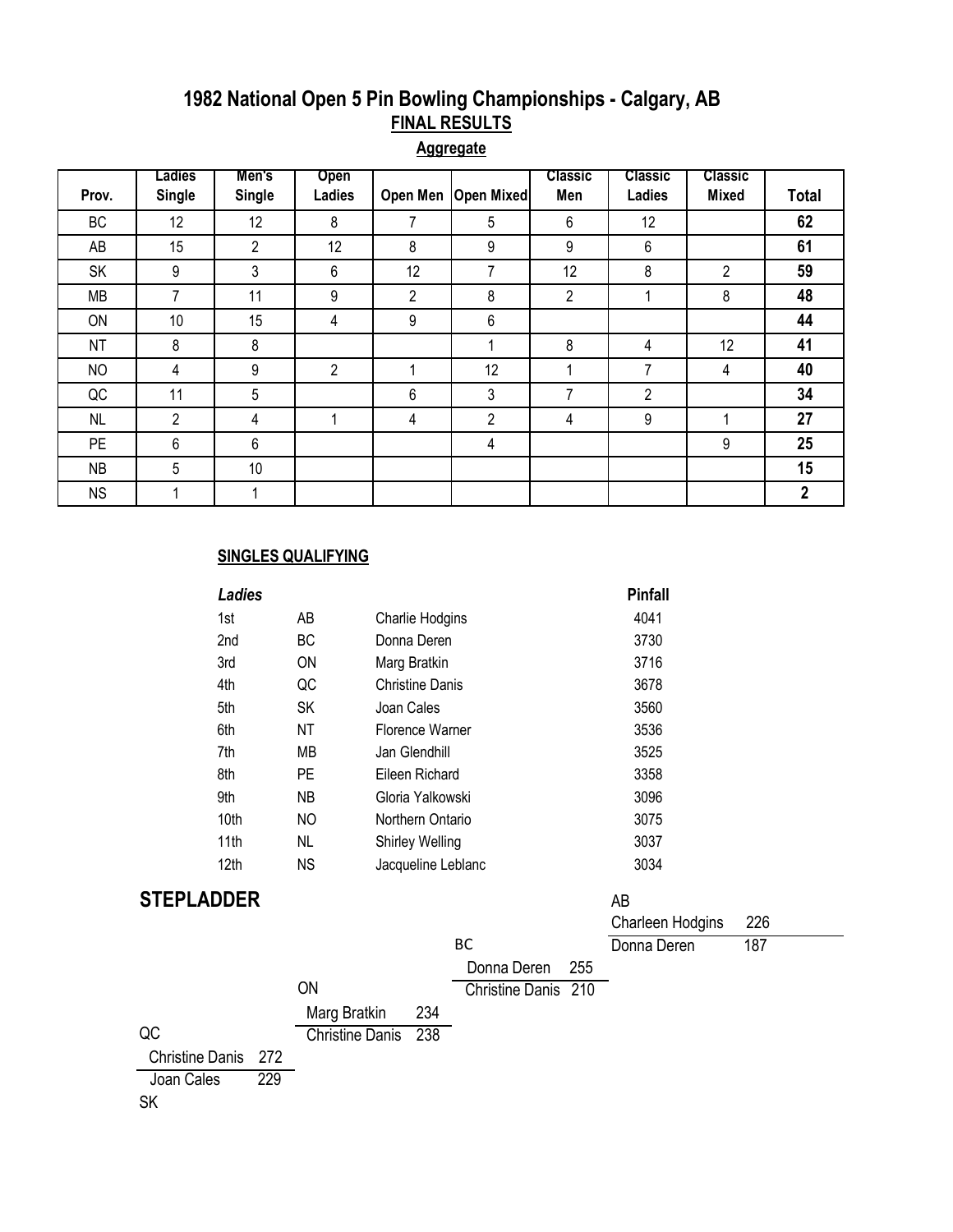#### **1982 National Open 5 Pin Bowling Championships - Calgary, AB FINAL RESULTS**

#### **SINGLES QUALIFYING**

| Men  |    |                     | <b>Pinfall</b> |
|------|----|---------------------|----------------|
| 1st  | ON | <b>Roger Davies</b> | 3986           |
| 2nd  | МB | Don Van Dale        | 3913           |
| 3rd  | ΝB | Roy Goving          | 3903           |
| 4th  | NO | Dennis Umakoshi     | 3874           |
| 5th  | ВC | Doug Mosdell        | 3867           |
| 6th  | ΝT | <b>Bud Knight</b>   | 3851           |
| 7th  | AB | Darrell Lagler      | 3843           |
| 8th  | PE | Dave Livingston     | 3747           |
| 9th  | QC | Etienne Cote        | 3714           |
| 10th | NL | Philip Foley        | 3668           |
| 11th | SK | Donald Clearihue    | 3638           |
| 12th | AB | Ray Sylvester       | 3370           |
| 13th | ΝS | Robert Beals        | 3182           |

### **STEPLADDER** ON

|                     |                  |     |                  | <b>Roger Davies</b> | 258 |
|---------------------|------------------|-----|------------------|---------------------|-----|
|                     |                  |     | MB               | Doug Mosdell        | 245 |
|                     |                  |     | Don Van Dale 190 |                     |     |
|                     | ΝB               |     | Doug Mosdell 272 |                     |     |
|                     | Roy Goving       | 148 |                  |                     |     |
| <b>NO</b>           | Doug Mosdell 260 |     |                  |                     |     |
| Dennis Umakoshi 226 |                  |     |                  |                     |     |

Doug Mosdell 328

#### BC

## **Tournament High Scores**

| <b>Individual High Single</b>    |    |                        |       |
|----------------------------------|----|------------------------|-------|
| Ladies                           | AB | <b>Tracy Findlater</b> | 380   |
| Men                              | QC | Gilles Quinn           | 423   |
| <b>Individual High Ten Games</b> |    |                        |       |
| Ladies                           | MВ | Jackie Monchak         | 2596  |
| Men                              | SK | John Zivec             | 2860  |
| <b>Team High Single</b>          |    |                        |       |
| Ladies                           |    | Manitoba               | 1333  |
| Men                              |    | Saskatchewan           | 1524  |
| Mixed                            |    | Alberta                | 1353  |
| <b>Team High Ten Games</b>       |    |                        |       |
| Ladies                           |    | Manitoba               | 12051 |
| Men                              |    | Saskatchewan           | 12795 |
| Mixed                            |    | Alberta                | 11681 |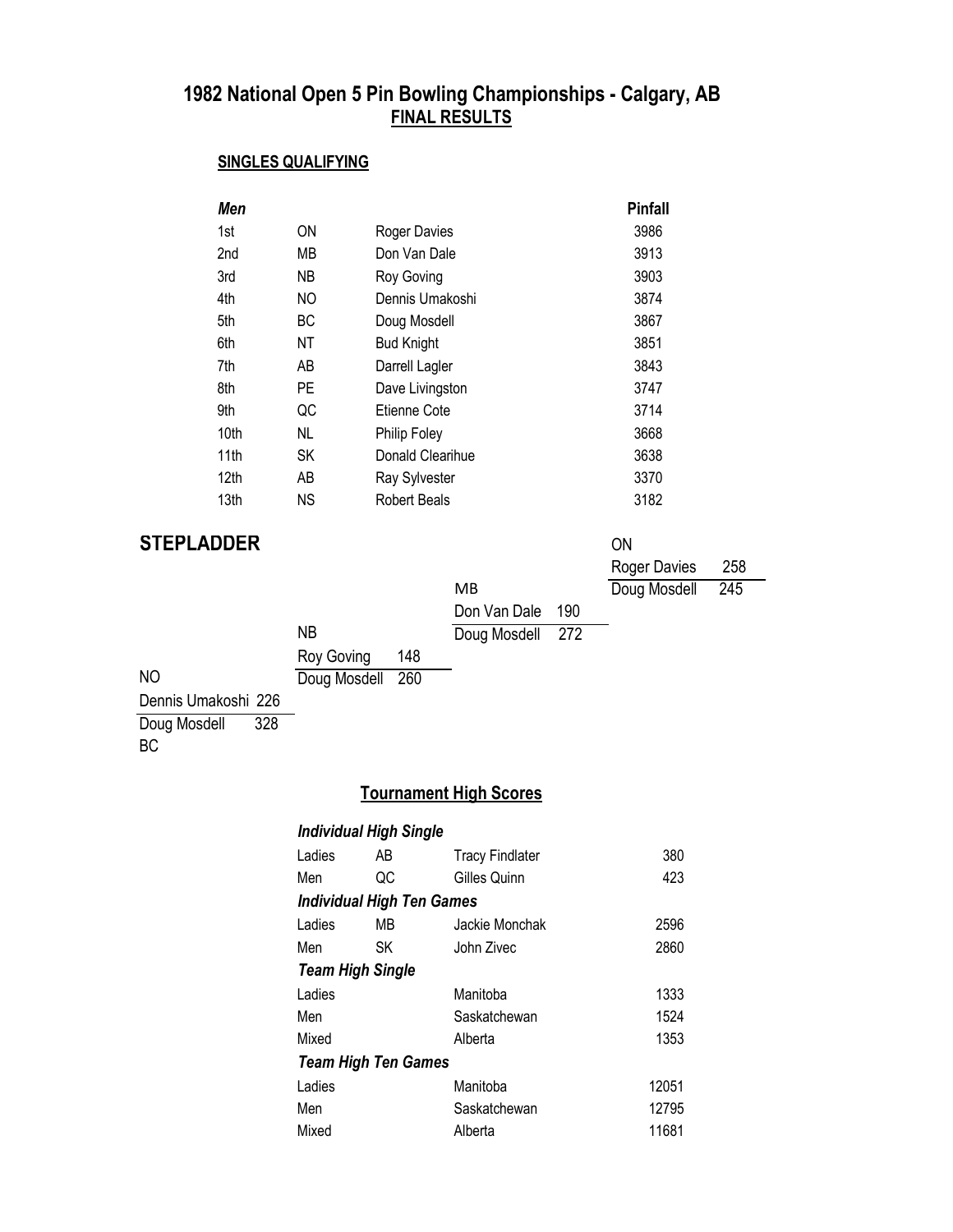# **1982 National Open 5 Pin Bowling Championships - Calgary, AB FINAL RESULTS**

|                 | <b>LADIES</b>           |                      | Games                | Game              | <b>Games</b>          | Games                            | <b>Matches</b> | <b>Matches</b> |  |
|-----------------|-------------------------|----------------------|----------------------|-------------------|-----------------------|----------------------------------|----------------|----------------|--|
| <b>Standing</b> | <b>TEAMS</b>            | <b>Points</b>        | <b>Played</b>        | Won               | Lost                  | <b>Tied</b>                      | Won            | <b>Tied</b>    |  |
| Gold            | Alberta                 | 90                   | 18                   | 13                | 5                     |                                  | 50             | 2              |  |
| Silver          | Manitoba                | 89.5                 | 18                   | $12 \overline{ }$ | 6                     |                                  | 53             |                |  |
| <b>Bronze</b>   | <b>British Columbia</b> | 84.5                 | 18                   | 11                |                       |                                  | 51             |                |  |
| 4th             | Saskatchewan            | 70.5                 | 18                   | 8                 | 10                    |                                  | 46             |                |  |
| 5th             | Southern Ontario        | 70                   | 18                   | 8                 | 9                     | 1                                | 43             | 3              |  |
| 6th             | Northern Ontario        | 51.5                 | 18                   | 5                 | 12                    | 1                                | 35             | 0              |  |
| 7th             | Newfoundland            | 48                   | 18                   | 5                 | 13                    |                                  | 33             | 0              |  |
|                 | <b>GOLD - ALBERTA</b>   | SILVER - MANITOBA    |                      |                   |                       | <b>BRONZE - BRITISH COLUMBIA</b> |                |                |  |
|                 | <b>Bonnie Clark</b>     | Marilyn Adams        |                      |                   |                       | Rose McDole                      |                |                |  |
|                 | Fran Clarke             |                      | <b>Allison Burns</b> |                   |                       | Pat Waybourne                    |                |                |  |
|                 | <b>Tracy Findlater</b>  |                      | Jackie Monchak       |                   |                       | Jane Bachman                     |                |                |  |
|                 | Nancy Harris            |                      | Anne Brown           |                   |                       | Cathy McWilliam                  |                |                |  |
|                 | Debbie Kingsmith        |                      | Pat Van Dale         |                   |                       | Sandy Reisinger                  |                |                |  |
|                 | Helen Fell              |                      | Eileen Kirton        |                   |                       | Sandy Waage                      |                |                |  |
|                 | Shar Williams (Coach)   | Tom Woodward (Coach) |                      |                   | Melba Handley (Coach) |                                  |                |                |  |

|               | <b>MEN'S</b>            | <b>Games</b>  | Game          | <b>Games</b> | Games | <b>Matches</b> | <b>Matches</b> |             |
|---------------|-------------------------|---------------|---------------|--------------|-------|----------------|----------------|-------------|
| Standing      | <b>TEAMS</b>            | <b>Points</b> | <b>Played</b> | Won          | Lost  | <b>Tied</b>    | Won            | <b>Tied</b> |
| Gold          | Saskatchewan            | 115           | 21            | 17           | 4     |                | 64             | 0           |
| Silver        | Ontario                 | 106.5         | 21            | 15           | 6     |                | 60             |             |
| <b>Bronze</b> | Alberta                 | 99            | 21            | 13           | 8     |                | 60             | 0           |
| 4th           | <b>British Columbia</b> | 75            | 21            | 9            | 12    |                | 48             | 0           |
| 5th           | Quebec                  | 74.5          | 21            | 8            | 12    |                | 49             | 0           |
| 6th           | Newfoundland            | 74            | 21            | 9            | 12    |                | 45             | 2           |
| 7th           | Manitoba                | 65.5          | 21            | 7            | 14    |                | 44             |             |
| 8th           | Northern Ontairo        | 62.5          | 21            | 5            | 15    |                | 46             | 0           |

| GOLD - SASKATCHEWAN | SILVER - SOUTHERN ONTARIO | <b>BRONZE - ALE</b> |
|---------------------|---------------------------|---------------------|
| Phil Robinson       | Peter Lewis               | Roy Cunningha       |
| Frank Fochesato     | George Crabb              | Ed Burwash          |
| <b>Tim Carroll</b>  | Carl Wood                 | Duane Plato         |
| John Zivec          | Jim Corlies               | Franko Fernetti     |
| Tom Archibald       | Rod Peters                | Ken Kurtz           |
| Patrick Manz        | Harold Stoddart           | Owen Gottselig      |
| Ike Hornung (Coach) | Ron Zapotichny (Coach)    | Jack Smeed (C       |
|                     |                           |                     |

NZE - ALBERTA Cunningham n Gottselig Smeed (Coach)